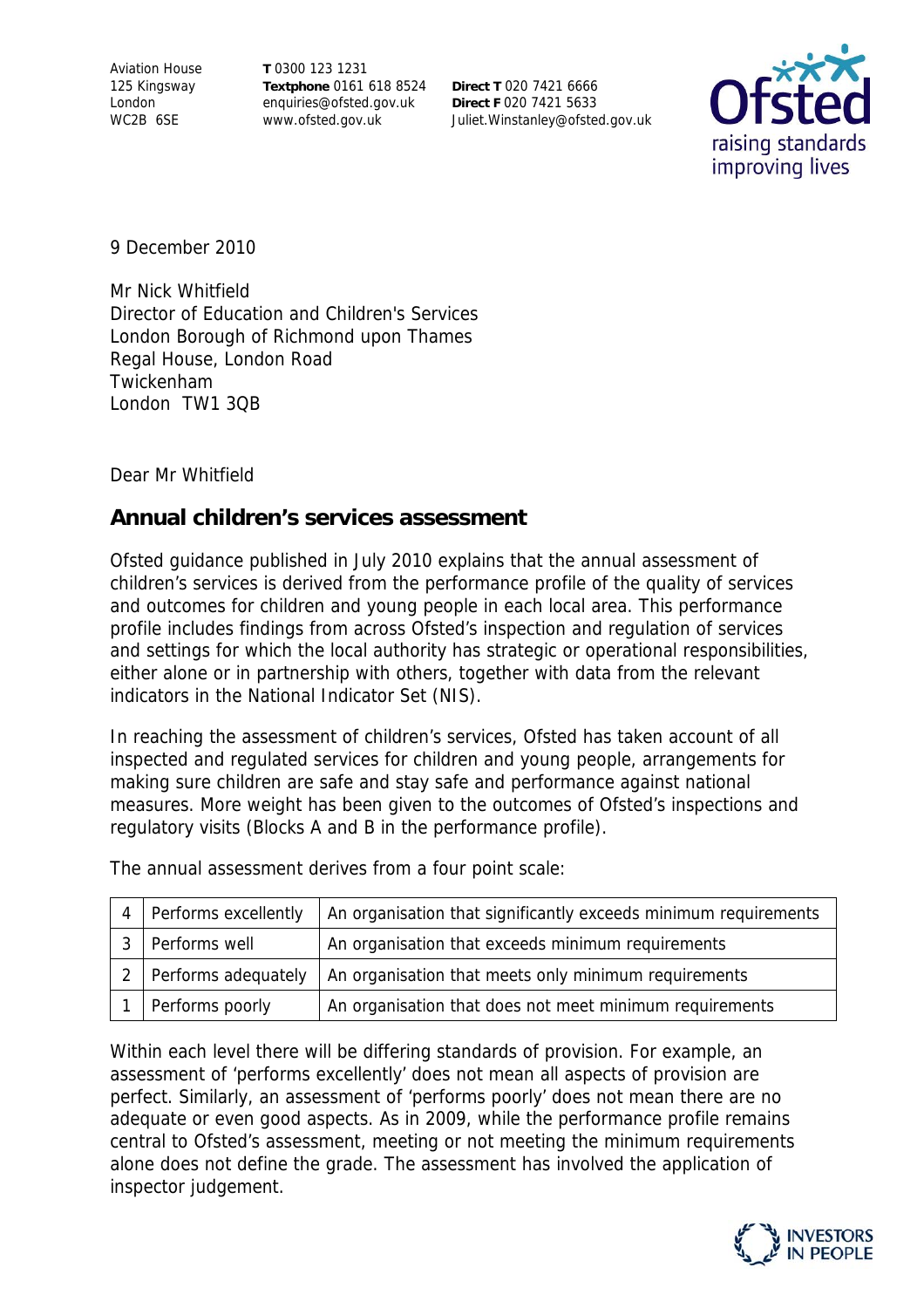

# **London Borough of Richmond upon Thames children's services assessment 2010**

| Children's services assessment | Performs excellently (4) |  |
|--------------------------------|--------------------------|--|
|                                |                          |  |

Children's services in the London Borough of Richmond upon Thames perform excellently.

The very large majority of inspected services, settings and institutions inspected by Ofsted are good or better. More early years and childcare settings are good or better than in similar areas. Almost all primary schools are good or better as are all nurseries and early years education in primary schools. One special school is good and the other outstanding. The quality of secondary schools however is weaker; of eight schools, four are good or better, three are satisfactory and one, which was inspected this year, was judged inadequate. The general further education college is good. The local authority fostering agency is outstanding and the adoption agency good.

A recent unannounced inspection of front-line child protection services identified clear strengths and some areas for development but none requiring priority action.

National measures of performance show outcomes to be in line or better than comparator areas. Young children do very well in their early years and the gap between the lowest achieving children and others in the borough is closing. Results in national tests for 11-year-olds are well above the average for similar parts of the country and are improving rapidly at the age of 16. High numbers of 16- to 18-yearolds work or participate in education or training, and qualifications gained by the age of 19 are the same as in similar areas. Standards achieved by children and young people from families with low income are mostly higher than elsewhere and similar at the age of 16. Children and young people with special educational needs do better than elsewhere.

#### Key areas for further development

 Improve the overall effectiveness of secondary schools and standards for 16-year-olds further.

## **Outcomes for children and young people**

Institutions and settings are consistently strong in encouraging children and young people to adopt healthy lifestyles. Local actions to promote breast-feeding to mothers have been very successful and rates are much higher than average. Average but increasing numbers of children participate in sports and far more than average enjoy using the parks and playgrounds provided for them. Numbers of children who are too overweight are much lower than average and reducing. The number of young women under the age of 18 who become pregnant is very low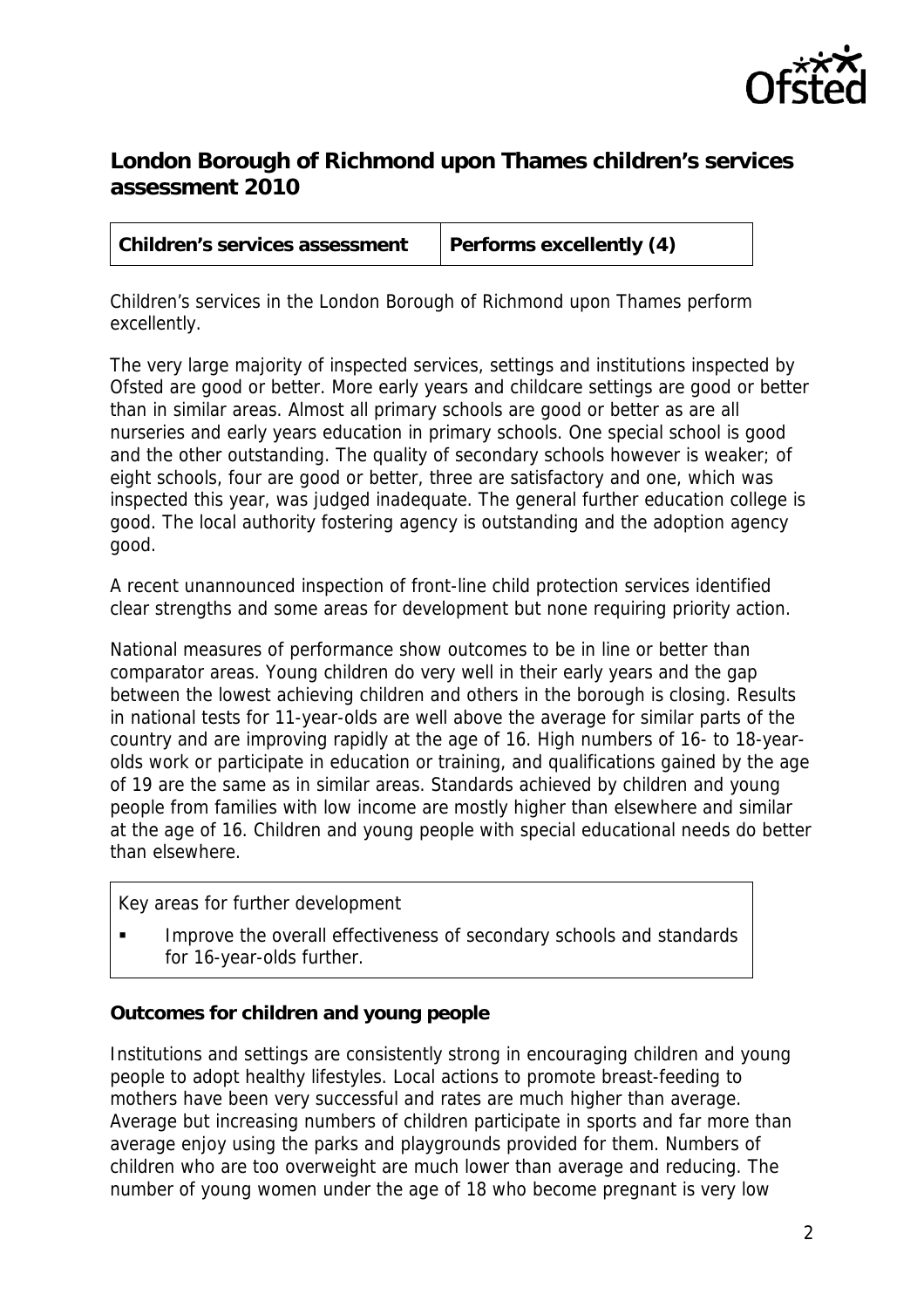

although there was an increase last year. The extent to which young people say they drink alcohol and have misused drugs is similar to elsewhere in the county. Emotional and mental health services are increasingly responsive to the needs of children and young people who may be troubled.

Services and institutions are consistently good or better in keeping children and young people safe. The recent unannounced inspection of front-line child protection services found effective partnership working across agencies and timely action taken to protect children and young people. Assessments of need are carried out promptly. Last year, children and young people who are looked after by the local authority moved home more frequently than average although plans for their care were reviewed regularly. Activities to ensure children and young people are safe in their communities are effective. Numbers killed or seriously injured in road accidents are low. Admissions to hospital due to unintentional injuries are lower than elsewhere and reduced further last year. Children and young people report levels of bullying to be the same as in similar parts of the country and lower than for England overall.

Inspections have reported most child carers, schools and colleges to be very good in helping children and young people learn although secondary schools are weaker in this respect. There are no schools however which do not achieve the minimum standards for pupil performance. Young children do very well in their early years. Primary schools are very effective: children make excellent progress and results in national tests for 11-year-olds are well above those in similar parts of the country. National test results for 16-year-olds are improving quickly and are better than for England overall and now in line with similar parts of the country. Children from families with low incomes do better in national tests than elsewhere at the age of 11 and they are catching up with others in the borough. Standards achieved by 16-yearolds from low-income families in 2008/09 were broadly average. Children and young people with special educational needs do better than elsewhere. Attendance in secondary schools is improving although more young people than in similar areas still miss school regularly.

Inspections have reported consistently very strong encouragement for children and young people to become involved in activities in their communities and to take part in decision-making processes. Considerably fewer young people than average are permanently excluded. Numbers of young people taking part in organised activities in their areas fell sharply last year having previously been very high. A new commissioning panel involving young people has however been established to develop other opportunities. Numbers of young people who commit offences are broadly average but numbers who re-offend have reduced and are much lower than in similar areas. The local authority is very effective in encouraging those who have offended to find work or continue with their education or training, and in ensuring they have suitable places to live.

Young people are helped very well to prepare for working life. The numbers of 17 year-olds in education or training are consistently high. Qualifications gained by young people by the age of 19 are in line with similar areas but improving, and much better than for the country overall. Those from low-income families do better than